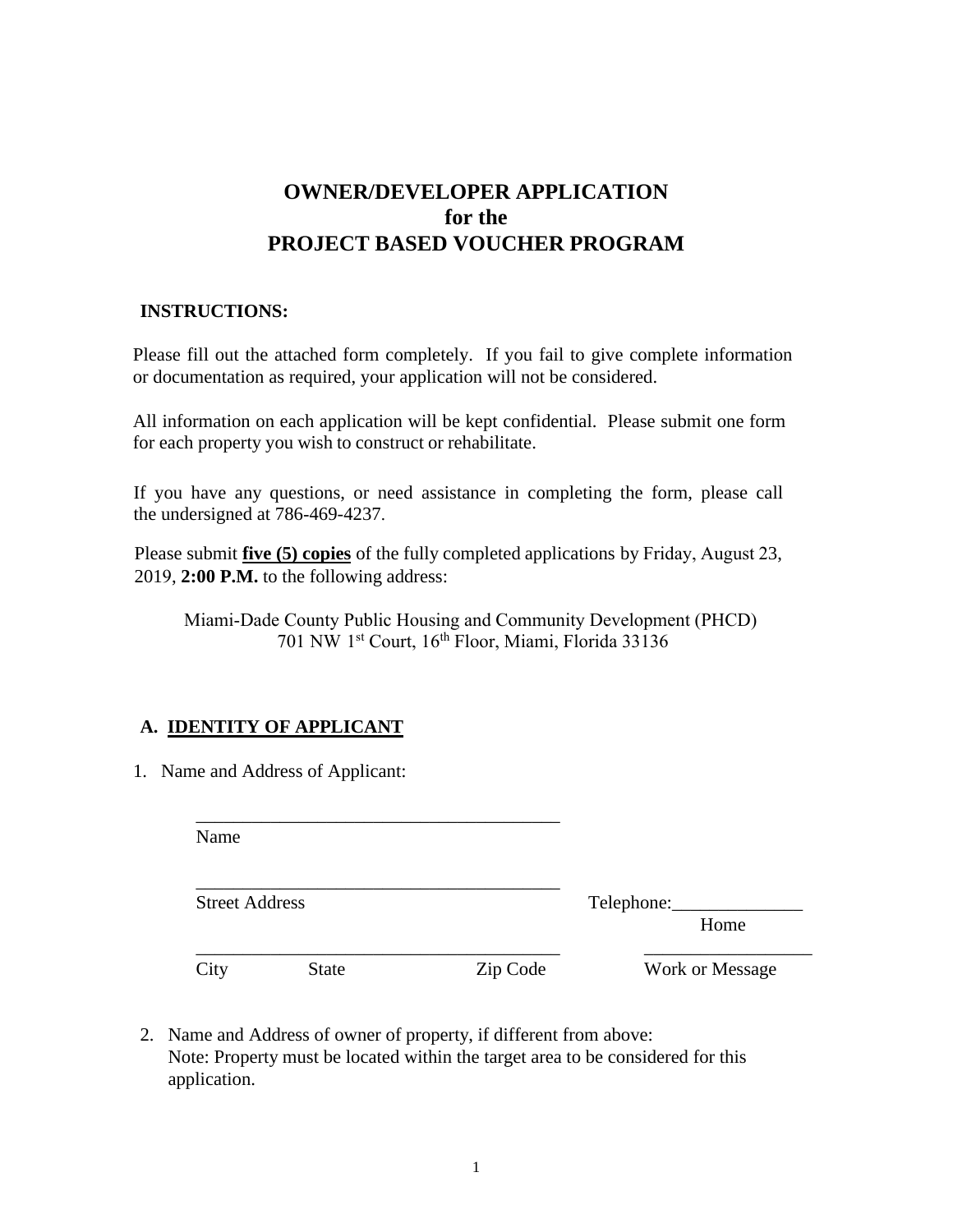|                   | <b>Street Address</b>                                            |                                          |
|-------------------|------------------------------------------------------------------|------------------------------------------|
| City              | <b>State</b>                                                     | Zip Code                                 |
| <b>Home Phone</b> |                                                                  | Work/Message Phone                       |
|                   | <b>DESCRIPTION OF PROPERTY</b>                                   |                                          |
|                   |                                                                  |                                          |
| 1.                | Address of Property to be rehabilitated/constructed or Existing: |                                          |
|                   | <b>Street Address</b>                                            |                                          |
|                   |                                                                  | No. of Stories<br>Elevator? ___Yes ___No |

3. Complete the following for the building in which the units you propose to construct/rehabilitate or attach assistance to are located.

| Size of<br>Units | <b>Total Number</b><br>of Units | <b>Total Number of</b><br>Units Now Vacant |
|------------------|---------------------------------|--------------------------------------------|
| <b>SRO</b>       |                                 |                                            |
| 0 Bdrm           |                                 |                                            |
| 1 Bdrm           |                                 |                                            |
| 2 Bdrm           |                                 |                                            |
| 3 Bdrm           |                                 |                                            |
| 4 Bdrm           |                                 |                                            |
|                  |                                 |                                            |

Please indicate the number of units and bedroom size for which subsidies are being sought.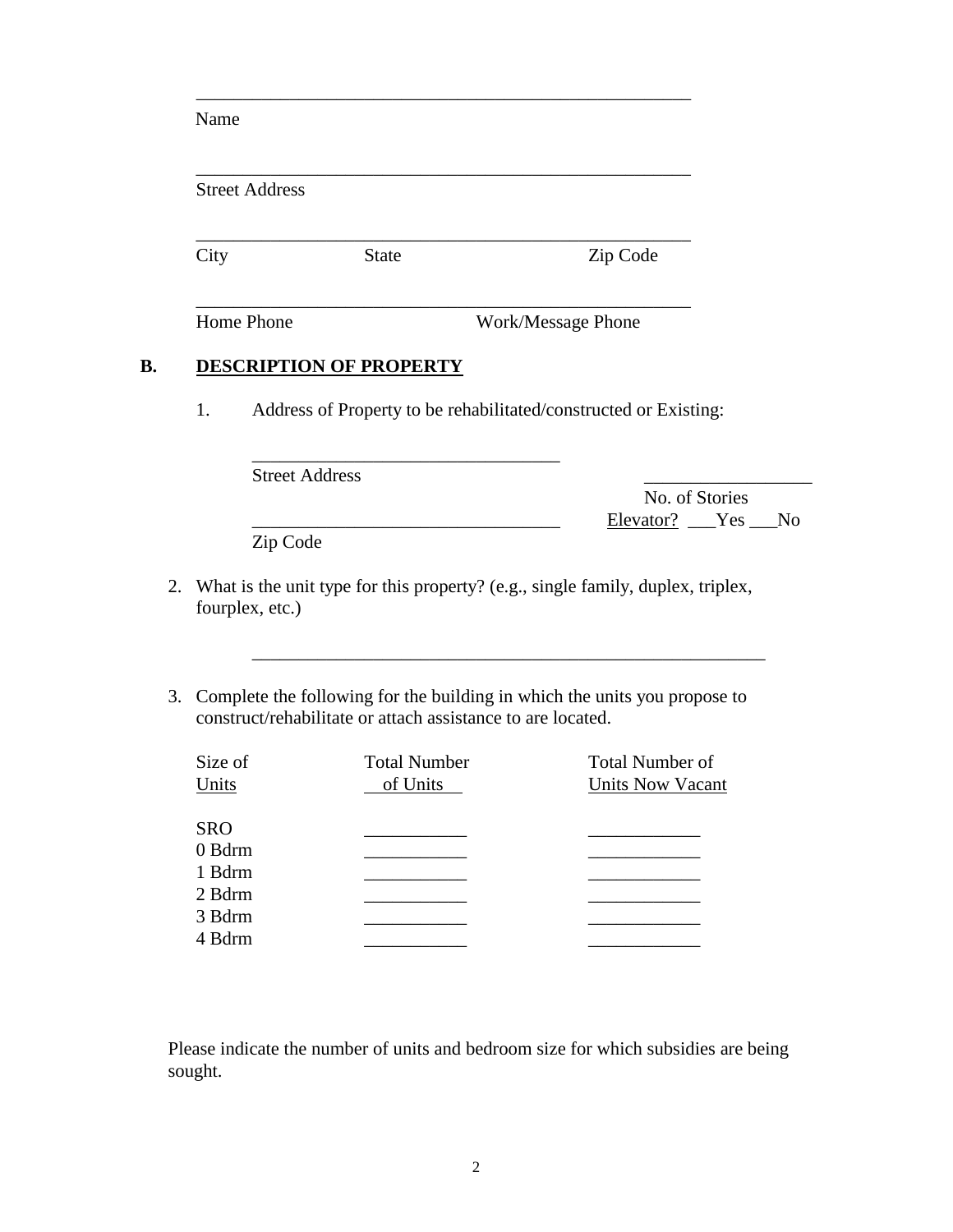| <b>BR</b> Size | # of Units |  |
|----------------|------------|--|
|                |            |  |
|                |            |  |
|                |            |  |
|                |            |  |
|                |            |  |
|                |            |  |

4. Are there any non-residential units (e.g., commercial office space) in this property that you propose to construct or rehabilitate? \_\_\_\_\_\_\_\_Yes \_\_\_\_\_\_\_\_No

 $\overline{\phantom{a}}$  ,  $\overline{\phantom{a}}$  ,  $\overline{\phantom{a}}$  ,  $\overline{\phantom{a}}$  ,  $\overline{\phantom{a}}$  ,  $\overline{\phantom{a}}$  ,  $\overline{\phantom{a}}$  ,  $\overline{\phantom{a}}$  ,  $\overline{\phantom{a}}$  ,  $\overline{\phantom{a}}$  ,  $\overline{\phantom{a}}$  ,  $\overline{\phantom{a}}$  ,  $\overline{\phantom{a}}$  ,  $\overline{\phantom{a}}$  ,  $\overline{\phantom{a}}$  ,  $\overline{\phantom{a}}$ 

If yes, describe:

5. Has this property been under any federally assisted housing program at any time during the last 12 months - excluding the Section 8 Existing Program?

\_\_\_\_\_\_\_\_Yes \_\_\_\_\_\_\_No

6. Which utilities will be paid for by the tenant directly? (Check any which apply and estimate the monthly cost)

| Cooking | Lights or Other Electric |  |
|---------|--------------------------|--|
| Water   | Cias                     |  |
| Garbage | Hot Water                |  |

7. Which utilities will be paid by the owner?

| Electricity      |  |
|------------------|--|
| Gas              |  |
| <b>Hot Water</b> |  |
| Water            |  |
| Garbage          |  |

8. For the utilities paid by the tenant, fill in "G" for Gas or "E" for Electricity below:

| Heating | Cooking | <b>Hot Water Heating</b> |
|---------|---------|--------------------------|
|---------|---------|--------------------------|

9. Approximately how old is the building you plan to rehabilitate or attach assistance to?

 $\overline{\phantom{a}}$  ,  $\overline{\phantom{a}}$  ,  $\overline{\phantom{a}}$  ,  $\overline{\phantom{a}}$  ,  $\overline{\phantom{a}}$  ,  $\overline{\phantom{a}}$  ,  $\overline{\phantom{a}}$  ,  $\overline{\phantom{a}}$  ,  $\overline{\phantom{a}}$  ,  $\overline{\phantom{a}}$  ,  $\overline{\phantom{a}}$  ,  $\overline{\phantom{a}}$  ,  $\overline{\phantom{a}}$  ,  $\overline{\phantom{a}}$  ,  $\overline{\phantom{a}}$  ,  $\overline{\phantom{a}}$ 

10. What units, if any, are currently under Section 8 in the building you plan to rehabilitate or attach assistance to? (Please show the address of each Section 8 unit.)

a.  $\qquad e.$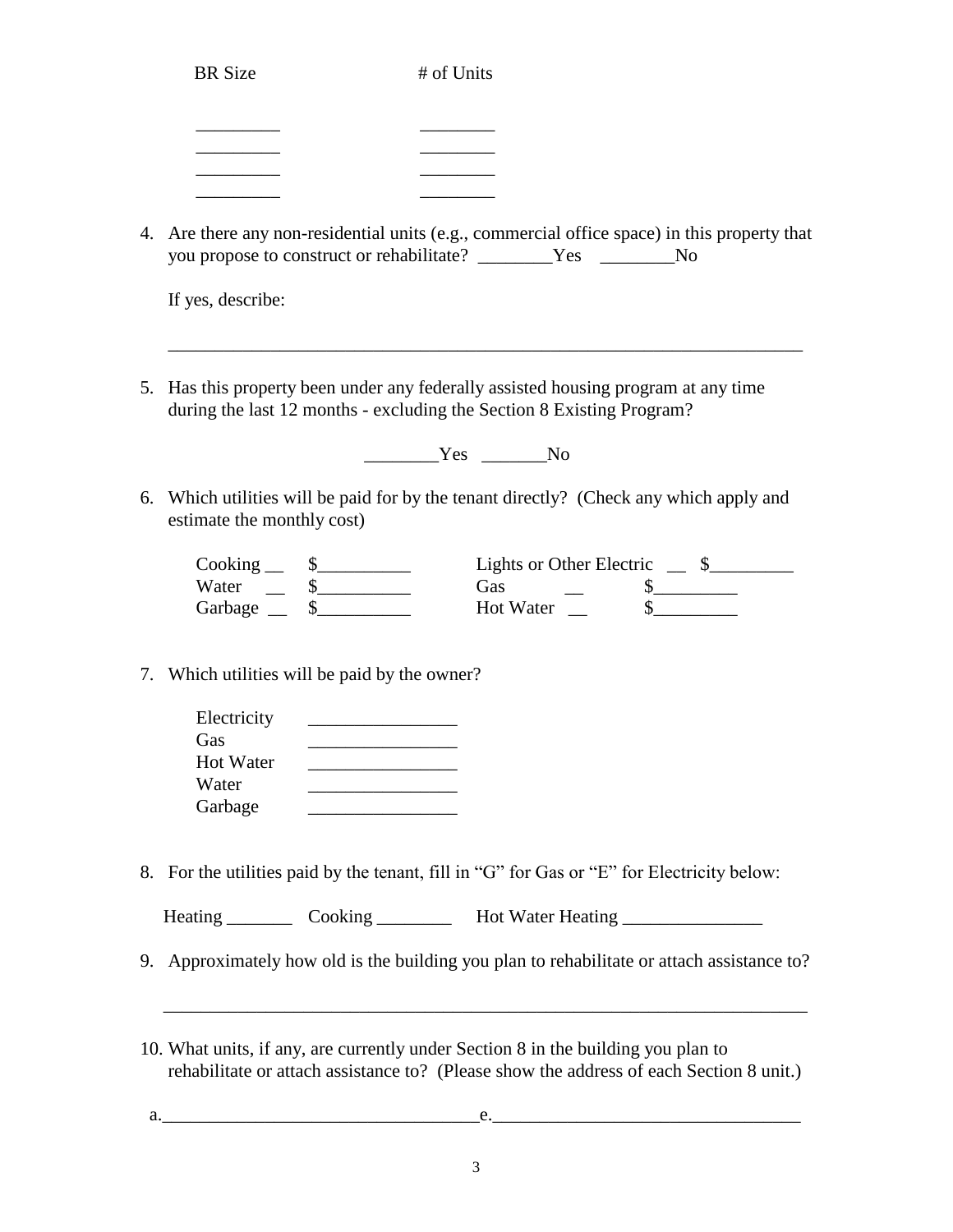11. List the distance (in blocks or miles) from this property to the nearest:

| Supermarket                  |  |
|------------------------------|--|
| <b>Shopping District</b>     |  |
| <b>Public Transportation</b> |  |
| Hospital                     |  |

12. (a) Is the property currently handicapped accessible?

 \_\_\_\_\_\_\_\_\_Yes **Departly, Latter and Solution** units  $\overline{\phantom{a}}$ No

(b) Are any modifications for handicapped access planned as part of the work? \_\_\_\_Yes \_\_\_\_\_\_No If so, describe:

 $\overline{\phantom{a}}$  , and the contribution of the contribution of the contribution of the contribution of the contribution of the contribution of the contribution of the contribution of the contribution of the contribution of the

 $\overline{\phantom{a}}$  ,  $\overline{\phantom{a}}$  ,  $\overline{\phantom{a}}$  ,  $\overline{\phantom{a}}$  ,  $\overline{\phantom{a}}$  ,  $\overline{\phantom{a}}$  ,  $\overline{\phantom{a}}$  ,  $\overline{\phantom{a}}$  ,  $\overline{\phantom{a}}$  ,  $\overline{\phantom{a}}$  ,  $\overline{\phantom{a}}$  ,  $\overline{\phantom{a}}$  ,  $\overline{\phantom{a}}$  ,  $\overline{\phantom{a}}$  ,  $\overline{\phantom{a}}$  ,  $\overline{\phantom{a}}$ 

\_\_\_\_\_\_\_\_\_\_\_\_\_\_\_\_\_\_\_\_\_\_\_\_\_\_\_\_\_\_\_\_\_\_\_\_\_\_\_\_\_\_\_\_\_\_\_\_\_\_\_\_\_\_\_\_\_\_\_\_\_\_\_

#### C. REHABILITATION/NEW CONSTRUCTION EXPERIENCE

List all residential rehabilitation or new construction projects completed by you within the past five years (use additional sheets as necessary):

| Project Address:           |  |  |
|----------------------------|--|--|
| <b>Total Project cost:</b> |  |  |
| Financing:                 |  |  |
| Source 1                   |  |  |
| Amount 1                   |  |  |
| Source 2                   |  |  |
| Amount 2                   |  |  |
|                            |  |  |
| Date Financing Closed:     |  |  |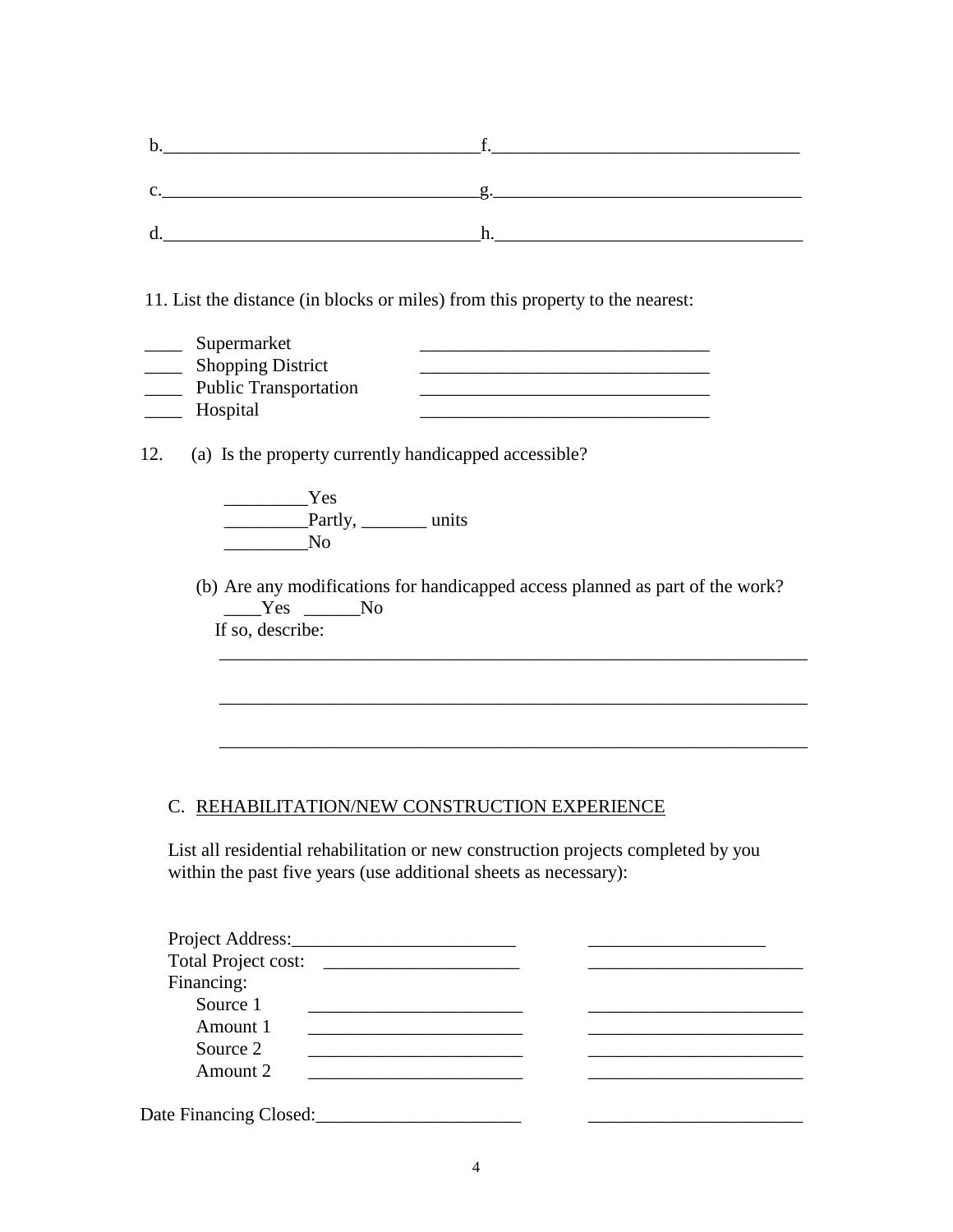Contractor's Name: \_\_\_\_\_\_\_\_\_\_\_\_\_\_\_\_\_\_\_\_\_\_\_\_\_\_\_\_\_\_\_\_\_\_\_\_\_\_\_\_\_\_\_\_\_\_\_\_\_

Date Construction Completed:\_\_\_\_\_\_\_\_\_\_\_\_\_\_\_\_\_\_\_\_\_\_\_\_\_\_\_\_\_\_\_\_\_\_\_\_\_\_\_\_\_

## D. FINANCIAL INFORMATION

1. Type of ownership of property (Check one):

| Mortgage | Own free and clear      |
|----------|-------------------------|
| Option   | Other (please explain): |
| Lease    |                         |

2. What is the total amount of rent you have actually received on the units in the building over the last 18 months?

| Size of<br>Units | Number of<br>Units | <b>Total Rent</b><br>Received |
|------------------|--------------------|-------------------------------|
| Studio           |                    |                               |
| 1 Bedroom        |                    |                               |
| 2 Bedroom        |                    |                               |
| 3 Bedroom        |                    |                               |
| 4 Bedroom        |                    |                               |
| 5 Bedroom        |                    |                               |

2a. If any unit was vacant for over two (2) months, indicate on a separate sheet the size of the unit(s), the number of unit(s), and the total number of months the unit(s) were vacant.

2b. Indicate the monthly contract rent expected under the Project-Based Program.

NOTE: Proposed contract rents must not exceed 110% of the established Fair Market Rents as published by HUD, including any area wide exception Payment Standard if applicable.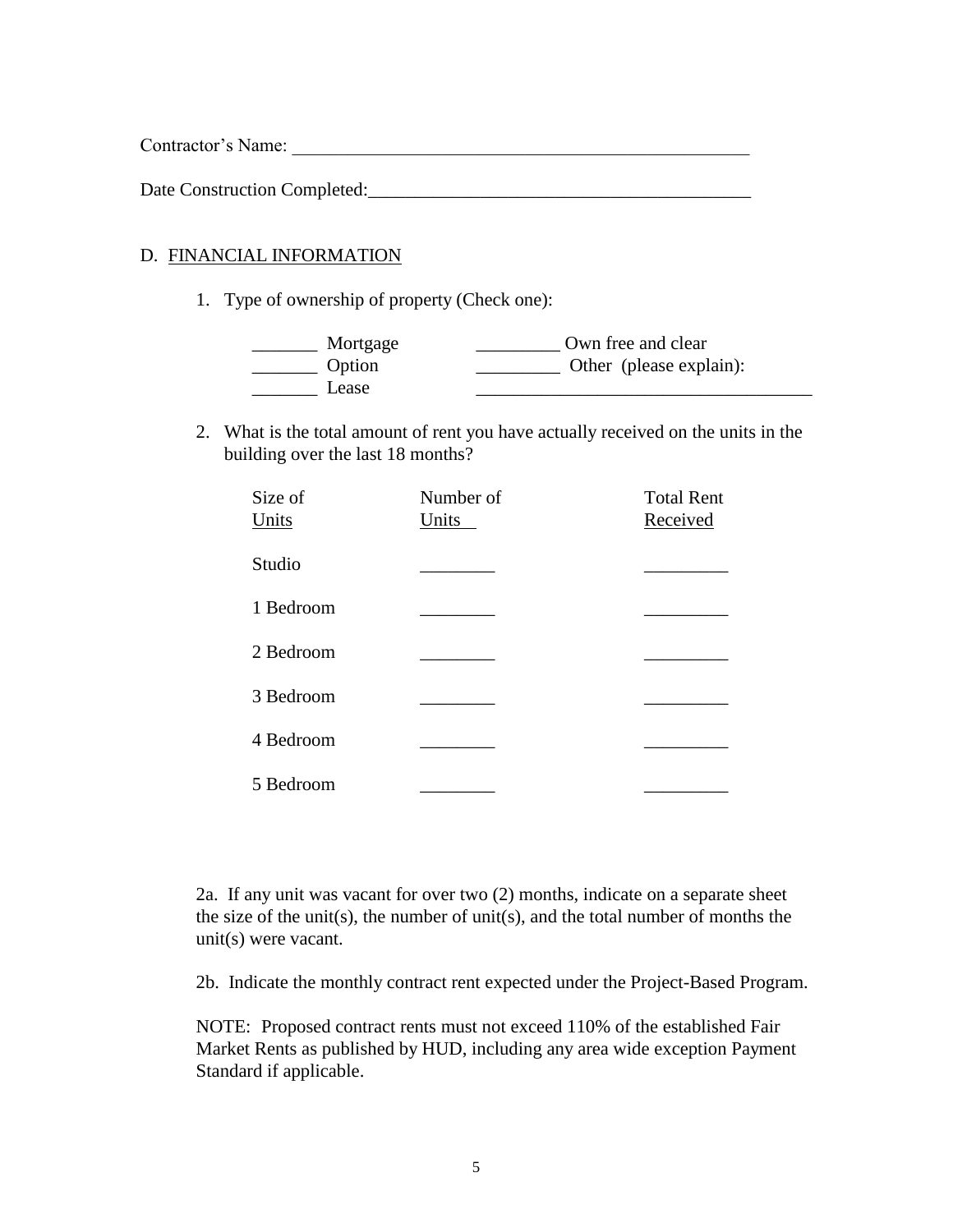3. How do you plan to finance the new construction or rehabilitation work? (check one or more)

|                            | Amount |
|----------------------------|--------|
| <b>Lending Institution</b> |        |
| Savings/Own Capital        |        |
| Other (Explain):           |        |

- 4. If you have arranged financing already, attach any evidence of tentative or firm commitment to finance.
- 5. Describe your experience, if any, with HUD/FHA housing programs.

| <b>HUD PROGRAM</b>                                             | Number of units owned/managed                            |
|----------------------------------------------------------------|----------------------------------------------------------|
|                                                                |                                                          |
|                                                                |                                                          |
| 6. Purchase price of your property: \$                         | <u> 1989 - Johann John Stone, mars eta biztanleria (</u> |
| 7. Amount originally financed on property at time of purchase: |                                                          |
| 8. Date of Purchase:<br>Month                                  | Year                                                     |
| 9. Property Loan(s):                                           |                                                          |
| Amount of each loan on property:                               |                                                          |
| Interest Rate of loan (%):                                     |                                                          |
| Term of Loan (Years):                                          |                                                          |
| Date Borrowed (Month/Year):                                    |                                                          |
| <b>Current Outstanding Balance:</b>                            |                                                          |
| Current Monthly Principal & Interest Payment:                  |                                                          |
|                                                                |                                                          |

10. List any other liens on the property other than those above: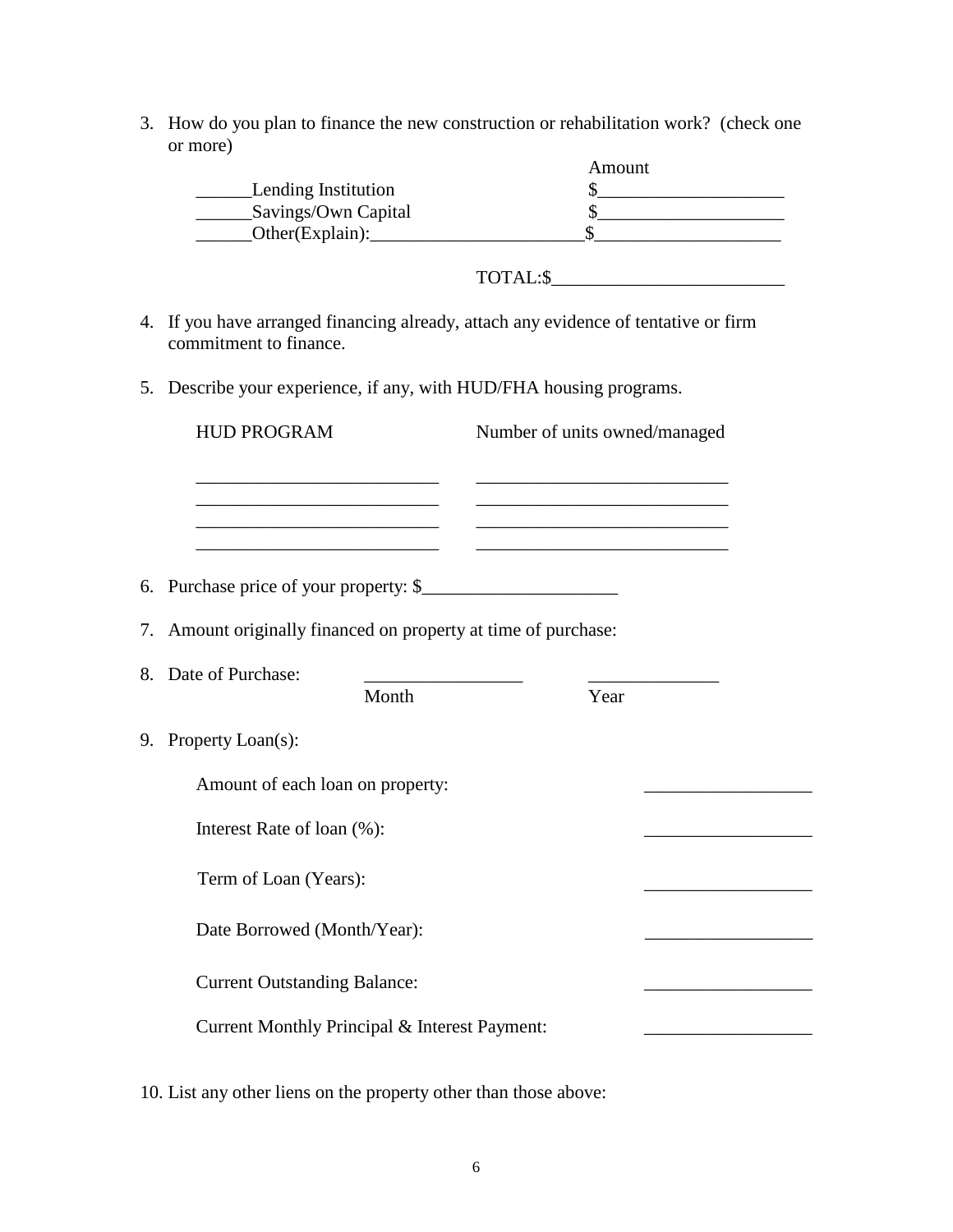11. If you have made capital improvements on the property (as defined by the Internal Revenue Service), what was the nature, cost, and financing for these improvements?\*

\_\_\_\_\_\_\_\_\_\_\_\_\_\_\_\_\_\_\_\_\_\_\_\_\_\_\_\_\_\_\_\_\_\_\_\_\_\_\_\_\_\_\_\_\_\_\_\_\_\_\_\_\_\_\_\_\_\_\_\_\_\_\_\_\_\_

\_\_\_\_\_\_\_\_\_\_\_\_\_\_\_\_\_\_\_\_\_\_\_\_\_\_\_\_\_\_\_\_\_\_\_\_\_\_\_\_\_\_\_\_\_\_\_\_\_\_\_\_\_\_\_\_\_\_\_\_\_\_\_\_\_\_

| Kinds of improvements:                |
|---------------------------------------|
| Cost of improvements:                 |
| Date improvements were made:          |
| How were these improvements paid for? |

\* Generally, this includes anything which contributes to the value of the property, exclusive of routine maintenance.

12. Estimate your annual insurance, real estate taxes, and other operating costs on the property after the proposed new construction/rehabilitation has been completed.

Real Estate Taxes \$ (Attach copies of last two(2) receipts)

Insurance  $\qquad$  \$ (Attach proof of current annual premium)

| Management |  |
|------------|--|
|            |  |

Utilities  $\qquad \qquad \text{\$\$}$ 

13. Attach evidence of ownership or site control (e.g., grant deed, option, deposit receipt, lease).

## E. NEW CONSTRUCTION OR REHABILITATION PROPOSED

1. Describe the work you propose to do. Show the total cost for all improvements you plan to make.

| Description | Cost |
|-------------|------|
| a.          |      |
| b.          |      |
| c.          |      |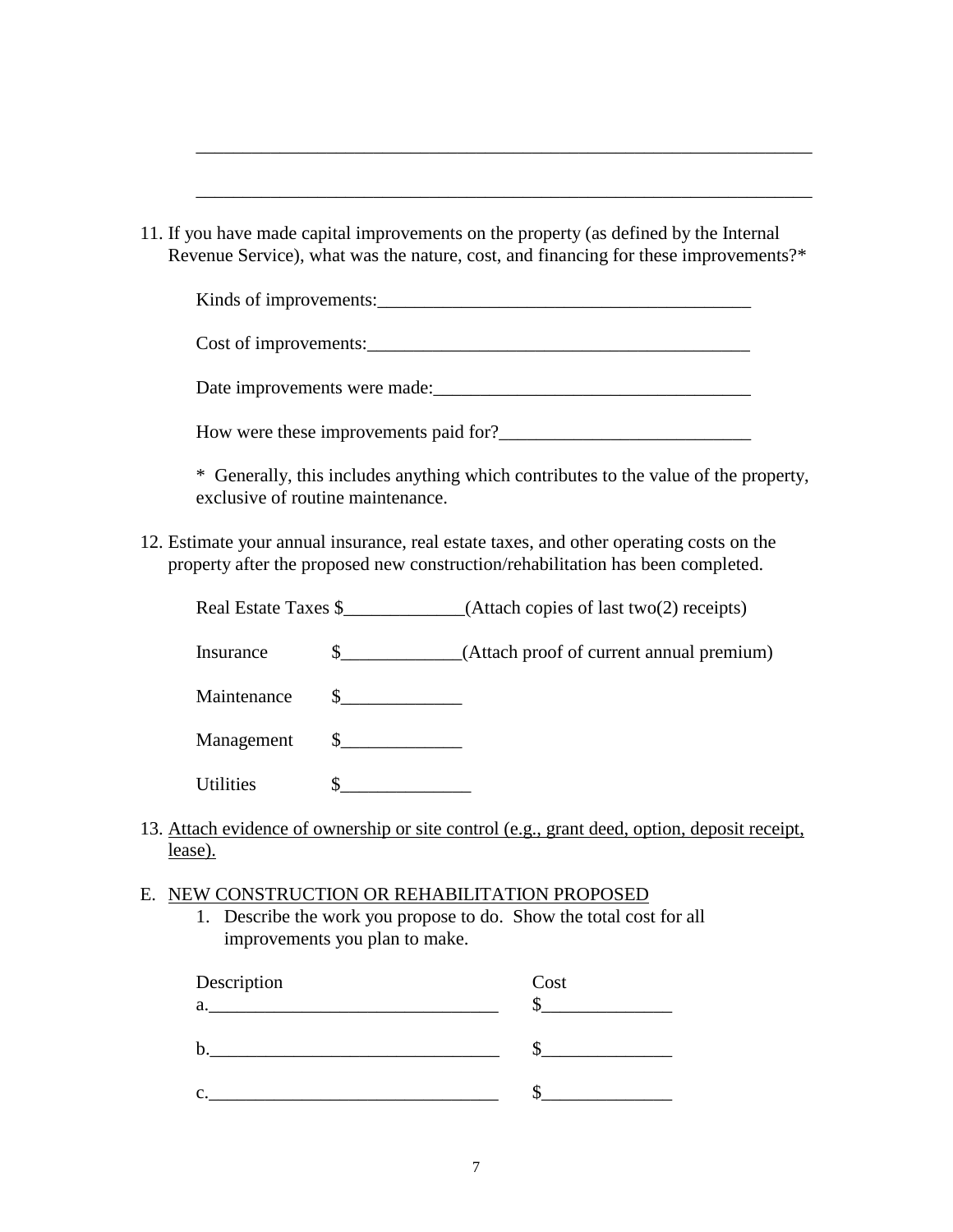| d  |  |
|----|--|
| e. |  |
|    |  |

(If you have a contractor's bid or estimate, please attach it)

2. Estimate the length of time it will take to complete the proposed new construction/rehabilitation from the date of application.

#### F. **TENANTS (REHABILITATION and EXISTING ONLY)**

1. Fill out the chart below, showing the number of units occupied by more than two persons per bedroom.

|              | Number of       | Number of Occupancy |
|--------------|-----------------|---------------------|
| Unit Address | <b>Bedrooms</b> | Males-Females       |

2. Will any tenant, presently living in these units, be temporarily displaced, or relocated, because of the proposed rehabilitation? Yes \_\_\_\_\_\_\_\_\_ No\_\_\_\_\_\_\_\_\_\_\_

If yes, how long?\_\_\_\_\_\_\_\_\_\_\_\_\_\_\_

How may tenants?\_\_\_\_\_\_\_\_\_\_\_\_\_\_

3. To the best of your knowledge, \_\_\_\_\_\_ of the \_\_\_\_\_ tenants currently occupying the property have incomes at or below the following limits:

| <b>Number of Persons</b> | Annual<br><b>Gross Income</b> |  |
|--------------------------|-------------------------------|--|
| in household             |                               |  |
|                          | \$38,100                      |  |
| 2                        | \$43,550                      |  |
| 3                        | \$49,000                      |  |
| 4                        | \$54,400                      |  |
| 5                        | \$58,800                      |  |
| 6                        | \$63,150                      |  |
|                          | \$67,500                      |  |
|                          |                               |  |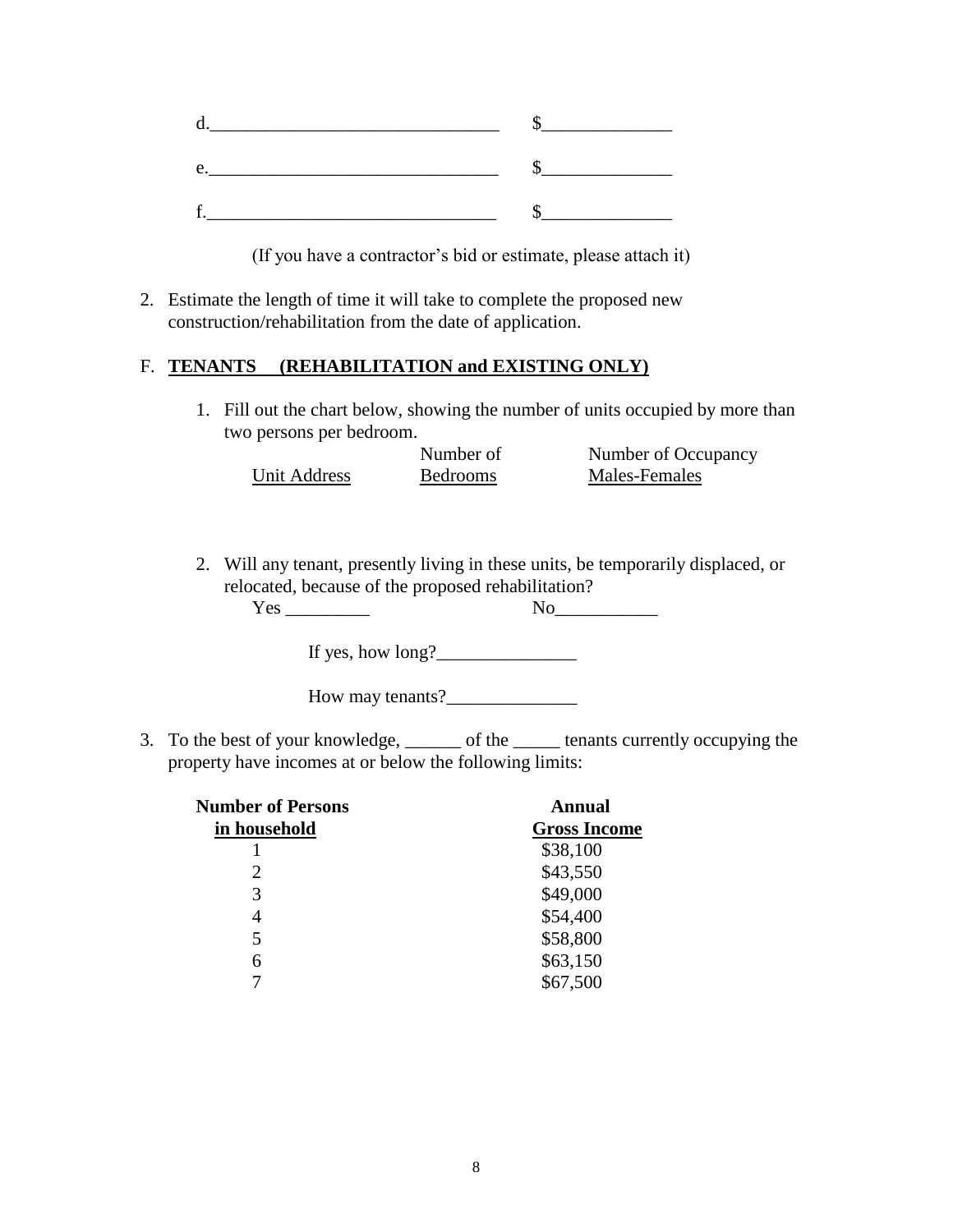## **CERTIFICATIONS**

The Owner/Applicant Certifies that:

- a. The owner has not required any tenant to move without cause during the 12 months prior to the date of application.
- b. The owner is willing to comply with all the temporary relocation requirements of the Agency and will compensate, as required, a temporarily relocated tenant for the costs of such relocation.
- c. The date and exhibits contained in this application and proposal are true, correct, and complete; and
- d. The owner will not require any tenant to move without cause during the period of time following submittal of this application until the date on which he/she signs an agreement to enter into a Housing Assistance Payments Contract whenever that may occur.

Owner Signature

Date:

\_\_\_\_\_\_\_\_\_\_\_\_\_\_\_\_\_\_\_\_\_\_\_\_\_\_\_\_\_\_\_\_\_\_

## **All applications must include the following attachments:**

- A. Management Plan (Program form)
- B. Financial Statement (Income and Expense Statement Audited Financial Statement Preferred) for property's most recent operating year
- C. If applicable, copies of Code Enforcement Inspection Reports, and correspondence.
- D. Certificate(s) of Previous Participation (HUD form 2530) (The identity of the owner, developer, builder, architect, management agent (and other participants), the names of officers and principal members, shareholders, investors and other parties having a substantial interest; the previous participation of each in HUD Programs on the prescribed HUD Form No. 2530 and a disclosure of any possible conflict of interest by any of these parties that would be a violation of the Agreement or the Contract; and information on the qualifications and experience of the principle participants); (Add additional pages if necessary)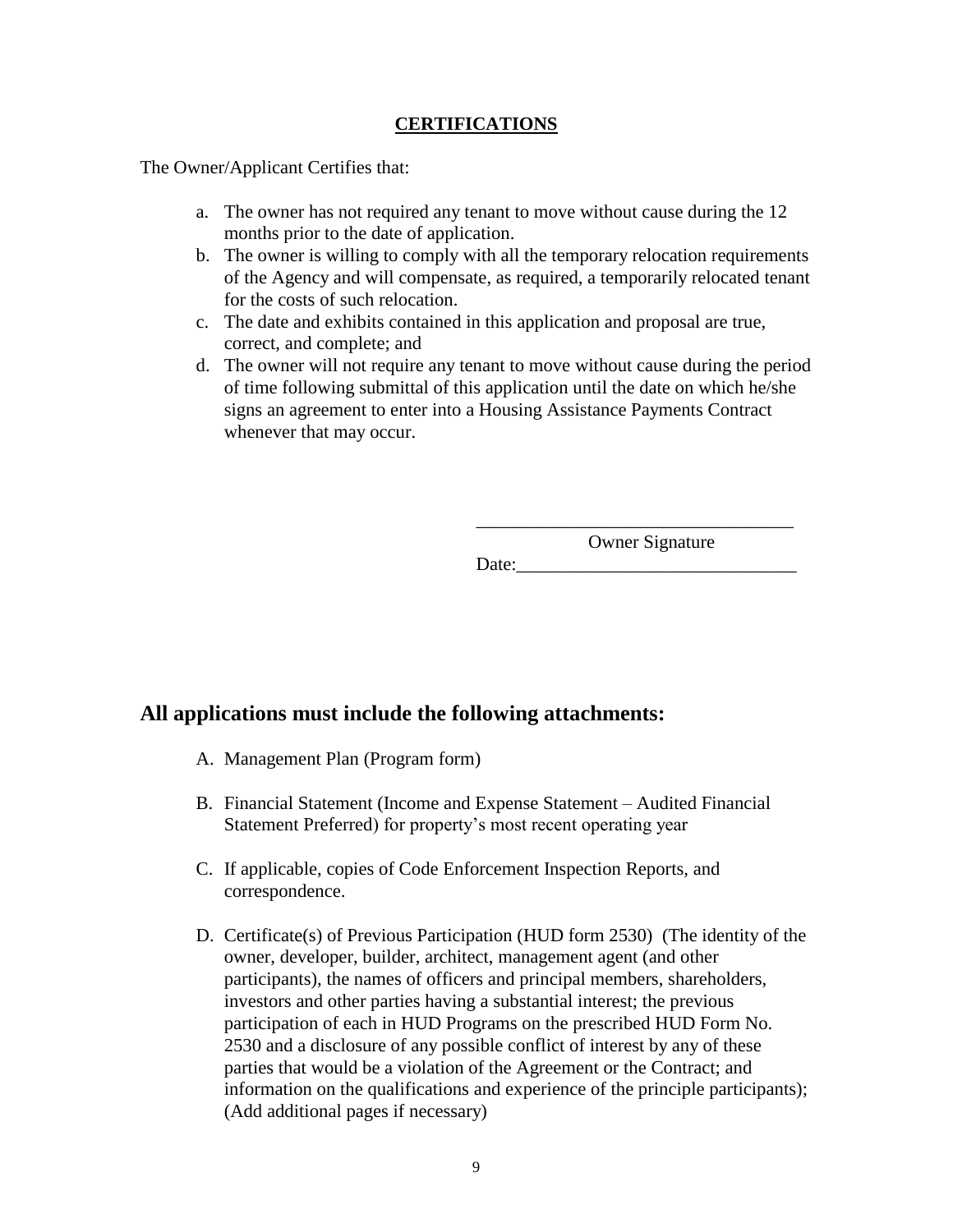- E. Disclosure of Lobbying Activities
- F. Certification of Consistency with the Consolidated Plan
- G. Certification of Consistency with the RC/EZ/EC-IIs Strategic Plan
- H. Census Tract Certification
- I. Certification of Payments to Influence Federal Transactions
- J. Certification of Participation in the Low Income Housing Tax Credit Program
- K. Certification regarding compliance with the Uniform Relocation Act if relocation is required. If not required, confirm accordingly.
- L. Evidence of zoning
- M. Certification of owner's intention to comply with Title VI of the Civil Rights Act of 1966, Title VIII of the Civil Rights Act of 1968, E.O. 11063, E.O. 11246, Section 3 of the Housing and Urban development Act of 1968 (Equal Opportunity requirements) and all applicable Federal requirements listed in 24 CFR 983.11 including, but not limited to, the payment of not less than the prevailing wages in the locality pursuant to the Davis-Bacon Act to all laborers and mechanics employed in the construction or rehabilitation of the project; Except for Existing Housing Projects
- N. Design Architect's Certification if construction is completed. (New Construction Only).
- O. Preliminary Construction Drawings, preliminary estimate of construction cost and preliminary schedule.
- P. Contractor Certification Regarding Debarment and Suspension
- Q. Disclosure of Lead-Based Paint/Hazards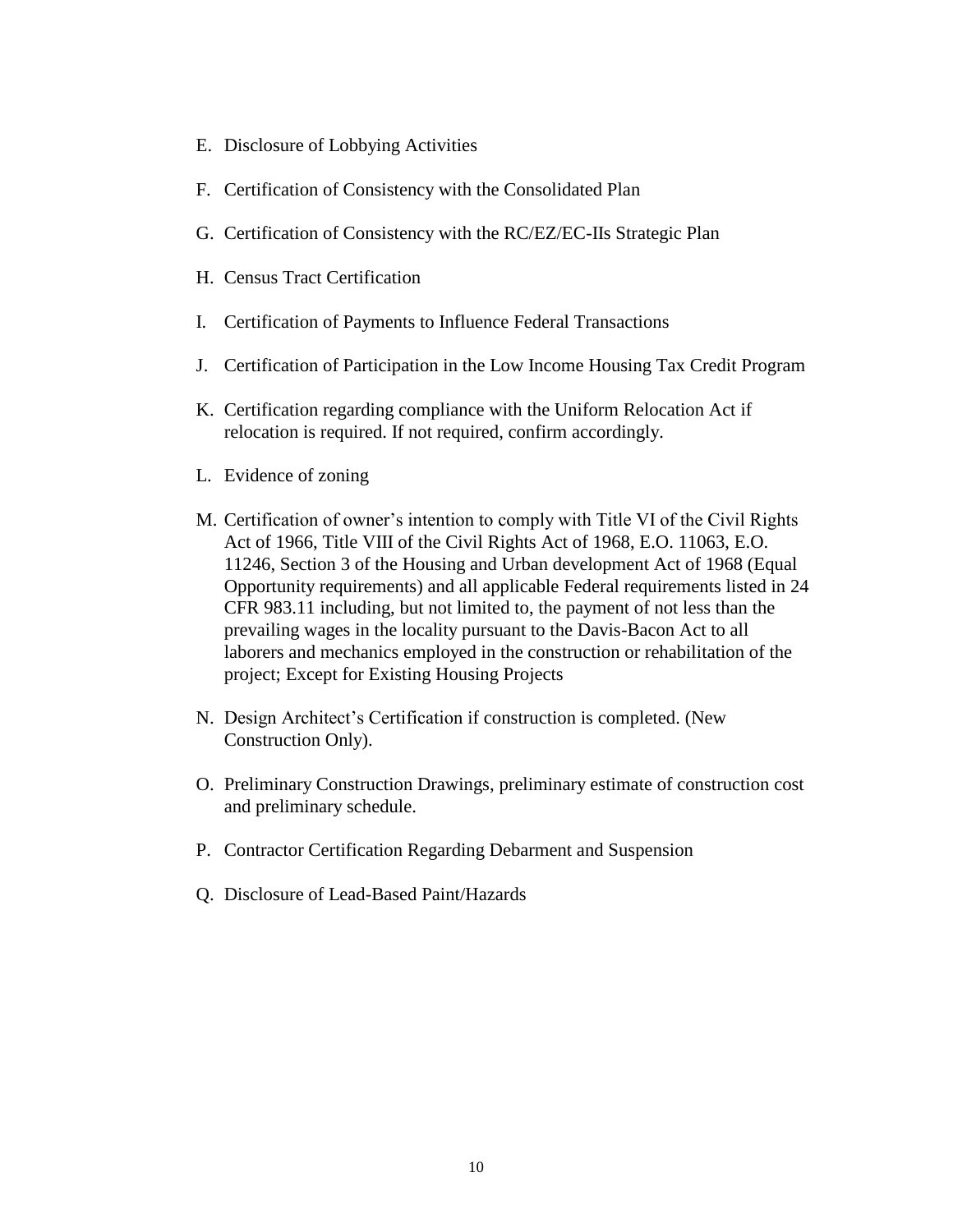# **ATTACHMENT A**

#### PLANS FOR MANAGING AND MAINTAINING UNITS AFTER NEW CONSTUCTION/REHABILITATION

| <b>Owner or Management Agent</b>                                                                 |              |                      |
|--------------------------------------------------------------------------------------------------|--------------|----------------------|
|                                                                                                  |              |                      |
| ADDRESS OF OTHER PROPERTY                                                                        |              |                      |
| _____OWNED _____ MANAGED HOW LONG HAVE YOU                                                       |              |                      |
|                                                                                                  |              | MANAGED THE PROPERTY |
|                                                                                                  |              |                      |
|                                                                                                  |              |                      |
| PERSONNEL FOR PROPERTY MANAGEMENT:                                                               |              |                      |
|                                                                                                  | No. of Staff | <b>Working Hours</b> |
|                                                                                                  |              |                      |
| <b>OFFICE STAFF:</b>                                                                             |              |                      |
| <b>MAINTENANCE:</b>                                                                              |              |                      |
| <b>MAINTENANCE AND REPAIR PLAN</b><br>Method of handling following maintenance for the Property: |              |                      |
| 1. Routine Maintenance                                                                           |              |                      |
|                                                                                                  |              |                      |
| 2. Preventive Maintenance                                                                        |              |                      |
|                                                                                                  |              |                      |
| 3. Emergency Maintenance                                                                         |              |                      |
|                                                                                                  |              |                      |
| Are any Maintenance Services contracted out?<br>If so, what                                      |              |                      |